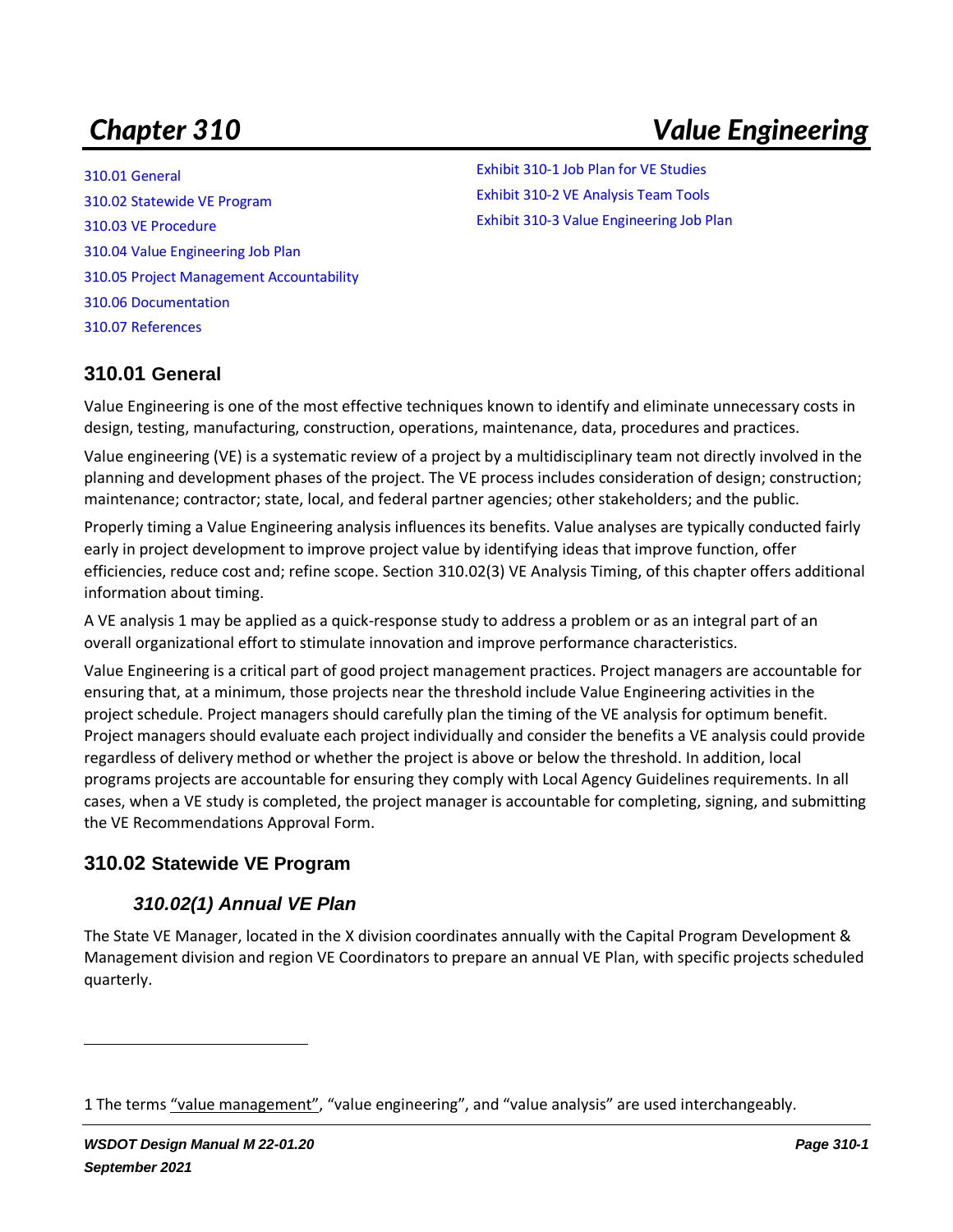The VE Plan is the basis for determining the projected VE program needs, including team members, team leaders, consultants, and training. The Statewide VE Plan is a working document that reflects coordination between Headquarters and the regions to keep it updated and projects on schedule.

# *310.02(2) Selecting Projects for VE Analysis*

#### **310.02(2)(a) Requirements**

WSDOT projects for VE studies may be selected from any of the categories identified in the Highway Construction Program, including Preservation and Improvement projects, depending on the size and/or complexity of the project. Projects that do not require a VE study can still benefit for one. In addition to cost, other considerations include: project complexity in design or construction, engagement with stakeholders, public interest, technical challenges or limited budgets.

WSDOT may conduct VE analyses on any project the project manager deems will benefit from the exercise. In addition, WSDOT conducts VE analyses for all projects as required by the criteria set forth in Federal Highway Administration (FHWA) Value Engineering Policy Order.

- 1. The following projects require a value engineering analysis
	- $\circ$  A total estimated cost (includes project development, design, right of way, and construction costs) of \$25 million or more, regardless of funding.
	- o A bridge project located on or off of the federal-aid system with an estimated total project cost of \$20 million or more. WSDOT policy is to conduct a VE analysis regardless of funding source.
	- o A Major Project with Federal-Aid Highway Program (FAHP) funding. In some cases, regardless of the amount of FAHP funding, a project team may be required to perform more than one VE analysis for a major project.
	- o Any other project the Secretary or FHWA determines to be appropriate.
- 1. WSDOT encourages a VE analysis on other projects where there is a potential for significant cost savings or improved project performance or quality. Projects involving complex technical issues, challenging project constraints, unique requirements, and competing community and stakeholder objectives offer opportunities for improved value by conducting VE analyses.
- 2. After completing the required VE analysis, if the project is split into smaller projects in final design or is programmed to be completed by the advertisement of multiple construction contracts, an additional VE analysis is not required. However, splitting a project into smaller projects or multiple construction contracts is not an accepted method to avoid the requirements to conduct a VE analysis.
- 3. WSDOT may require a VE analysis if a region or public authority encounters instances when the design of a project has been completed but the project does not immediately proceed to construction.
	- a. If a project meeting the above criteria encounters a three-year or longer delay prior to advertisement for construction, and a substantial change to the project's scope or design is identified, WSDOT may require a new VE analysis or an update to the previous VE analysis; or
	- b. If a project advances to contract procurement and scope or design changes are made that results in a required re-evaluation of the environmental document, WSDOT requires that a VE analysis be conducted.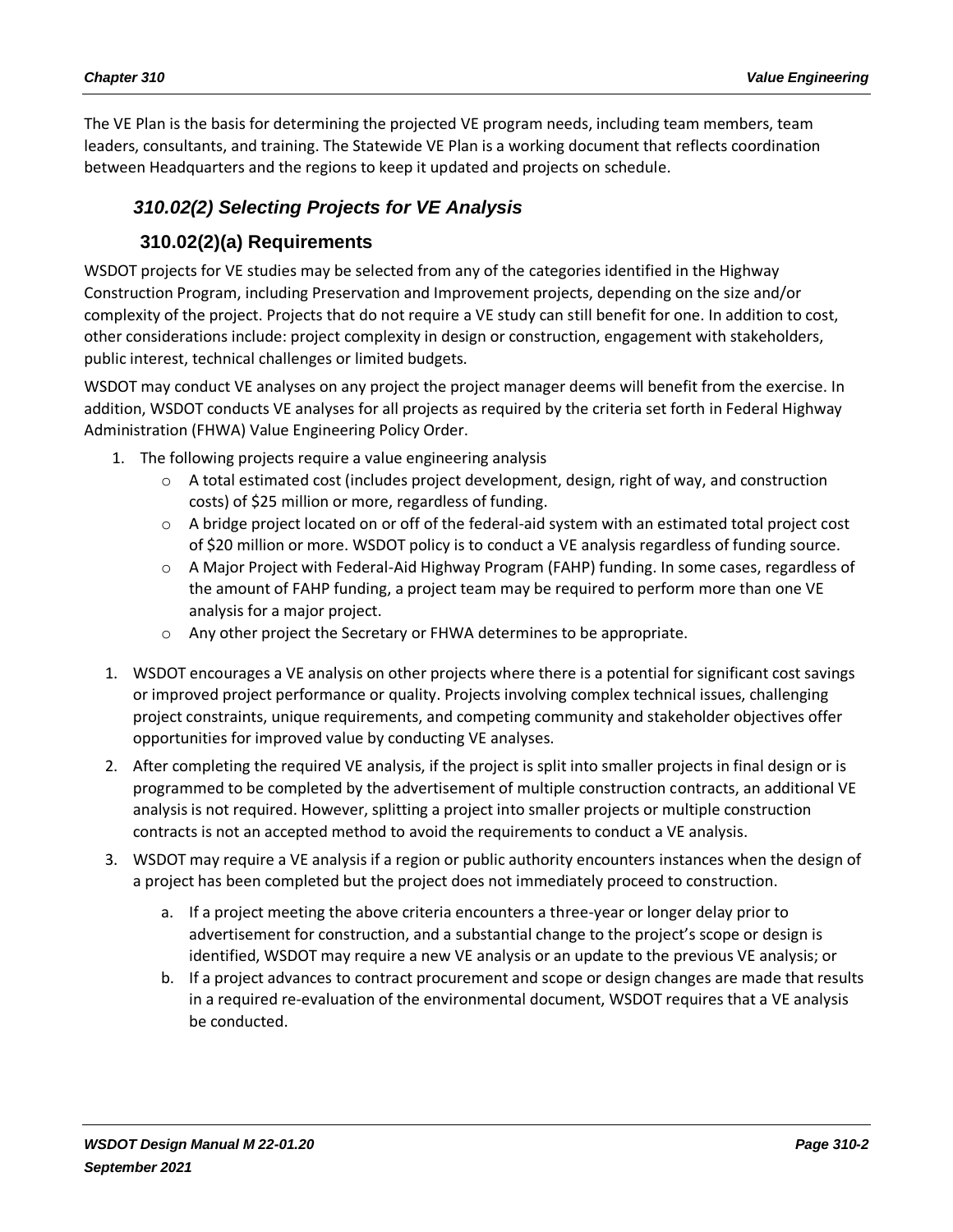Other projects that should be considered for value engineering have a total estimated cost exceeding \$5 million and include one or more of the following:

- Significant risks
- Alternative solutions that vary the scope and cost
- New alignment or bypass sections
- Capacity improvements that widen the existing highway
- Major structures
- Interchanges
- Social justice concerns and inclusion of underserved communities
- Possible or likely presence of cultural/archaeologic resources
- Geotechnical or geographical challenges
- Extensive or expensive environmental or geotechnical requirements
- Materials that are difficult to acquire or that require special efforts to acquire, transport, or store
- Inferior materials sources
- New/Reconstruction projects
- Major traffic control requirements or multiple construction stages
- Existing or expected high pedestrian and/or bicyclist use
- Existing or expected use by other modes (trucks, rail, etc.)
- <span id="page-2-0"></span>• No transportation demand management elements

# *310.02(3) VE Analysis Timing*

## **310.02(3)(a) When to Conduct the VE Analysis**

Timing is a key to the success of the VE analysis. A VE analysis must be coordinated with other project development activities. For example, a project requiring an Access Revision Report (ARR), NEPA and a VE must consider how to best integrate the processes with development of project need statements. Conducting VE analysis's in conjunction with these efforts ensures any revisions to the scope of the project due to the VE outcomes are considered during your environmental documentation and avoids the necessity to re-evaluate NEPA.

- When conducting VE analyses for design-build projects, timing of the analysis is critical. As with the design-bid-build delivery method, the VE analysis for design build projects need to occur in scoping. VE workshops conducted for design build projects enable WSDOT to be a better informed owner in the selection of the design builder by focusing the VE analysis effort on response actions to identified risks
- specific areas of interest or concern to the project manager and team
- the procurement process and in particular the request for proposal (RFP)
- maximizing value by delivering the required project function(s) most efficiently

Optimizing the timing of a VE analysis minimizes impacts of approved recommendations on previous commitments (agency, community, or environmental) and project's scope. VE analyses can also be coordinated with project risk assessments.

Se[e https://wsdot.wa.gov/engineering-standards/all-manuals-and-standards/manuals/cost-estimating-manual](https://wsdot.wa.gov/engineering-standards/all-manuals-and-standards/manuals/cost-estimating-manual-wsdot-projects)[wsdot-projects.](https://wsdot.wa.gov/engineering-standards/all-manuals-and-standards/manuals/cost-estimating-manual-wsdot-projects) Benefits can be realized by performing a VE analysis at any time during project development; however, the WSDOT VE program identifies the following three windows of opportunity for performing a VE analysis.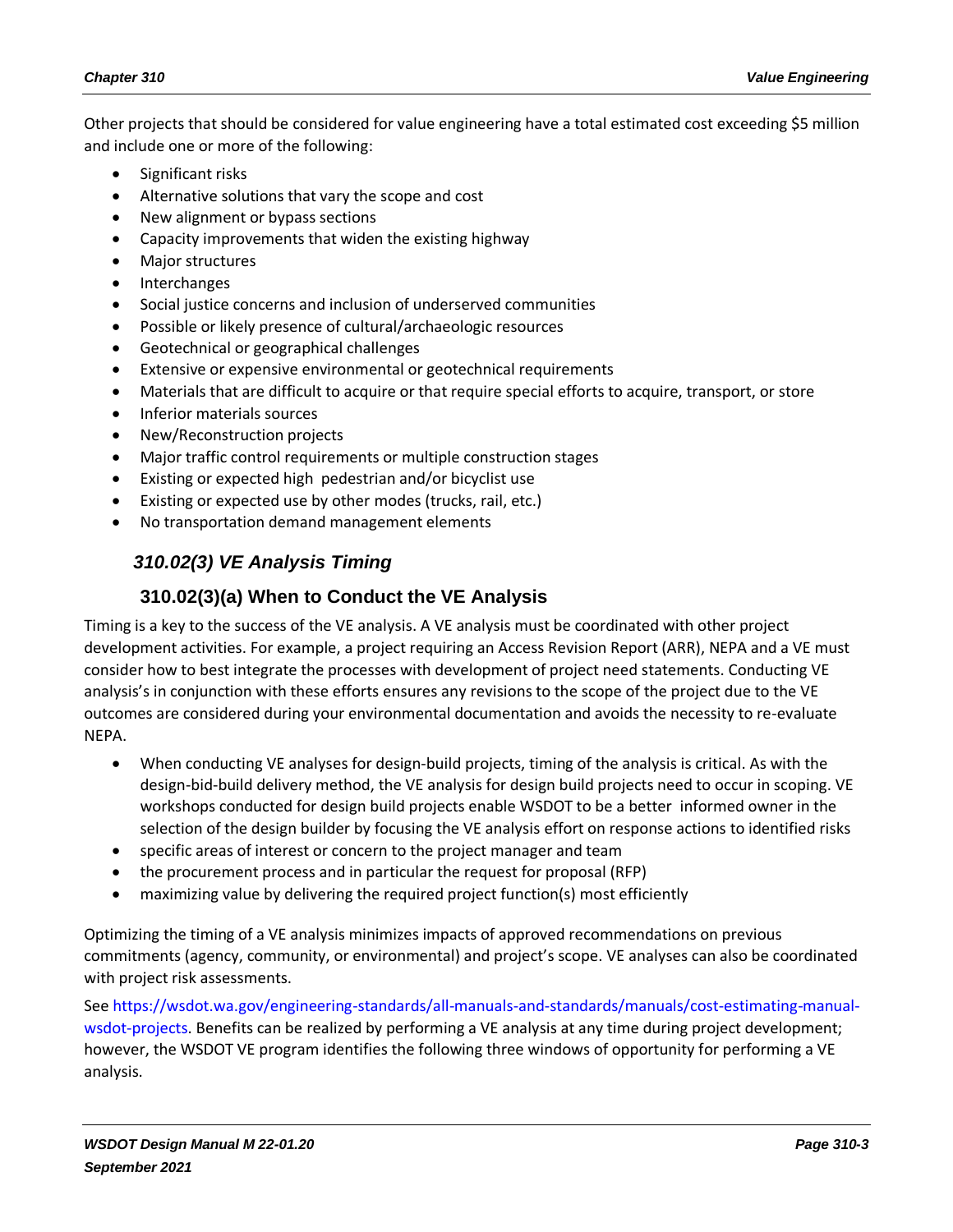# **i Planning / pre-scoping**

An early Value Engineering study can be conducted to assess early concepts and alternatives and help refine the assortment of alternatives. VE analysis in planning and pre-scoping also promotes the identification of performance attributes that can be carried forward to future more focused and in-depth VE analysis during design.

In fact this early effort could be a Value Engineering / Practical Design peer review and used as a forum for community engagement with major stakeholders. Value Engineering in Planning can also inform the project with respect possible risks that need to be examined more fully at a future Cost Risk Assessment or Cost Estimate Validation Process workshop.

Coordination timing with NEPA and Access Revision Report activities. Optimize the VE process so that it integrates naturally with these complementary processes and can utilize or inform project need statements.

#### **ii Scoping Phase**

Scoping is a good time for value analysis consideration. Along with deciding which recommendations to use from a planning study, this is a time to consider other alternatives or design solutions. At the conclusion of the VE study, the project scope, preliminary costs, and major design decisions are informed by the recommendations.

When conducting value engineering during the scoping phase of a project, the VE analysis focuses on project drivers. This stage often provides an opportunity for community engagement and building consent with stakeholders.

#### **iii Start of Design**

At the start of design, the project scope and preliminary costs have been established and major design decisions have been made. Some Plans, Specifications, and Estimates (PS&E) activities may have begun, and coordination with support groups and subject matter experts is underway. At this stage, the project scope, costs, and schedule define the limits of the VE analysis. There is opportunity to focus on the technical issues of the design elements.

#### **iv Design Approval**

After Design Approval, most of the important project decisions have been made and the opportunity to affect the design is limited. Provided there is time to incorporate VE recommendations, the VE analysis may likely focus on constructability, construction sequencing, staging, traffic control, and significant design issues.

An additional VE analysis may be beneficial late in the development stage when the estimated cost of the project exceeds the project budget. The value engineering process can be applied to the project to lower the cost while maintaining the value and quality of the design.

#### *310.02(4) VE Program Roles and Responsibilities*

#### **310.02(4)(a) Region VE Coordinator**

- Identifies region projects for VE analyses (for the next 12 to 36 months).
- Work with HQ and the project team to optimize timing of the VE analysis.
- Present a list of identified projects to region and HQ management to prioritize into a region and HQ annual VE Plan.
- Identifies potential team facilitators and members for participation statewide.
- Provides assistance in planning and conducting the VE study.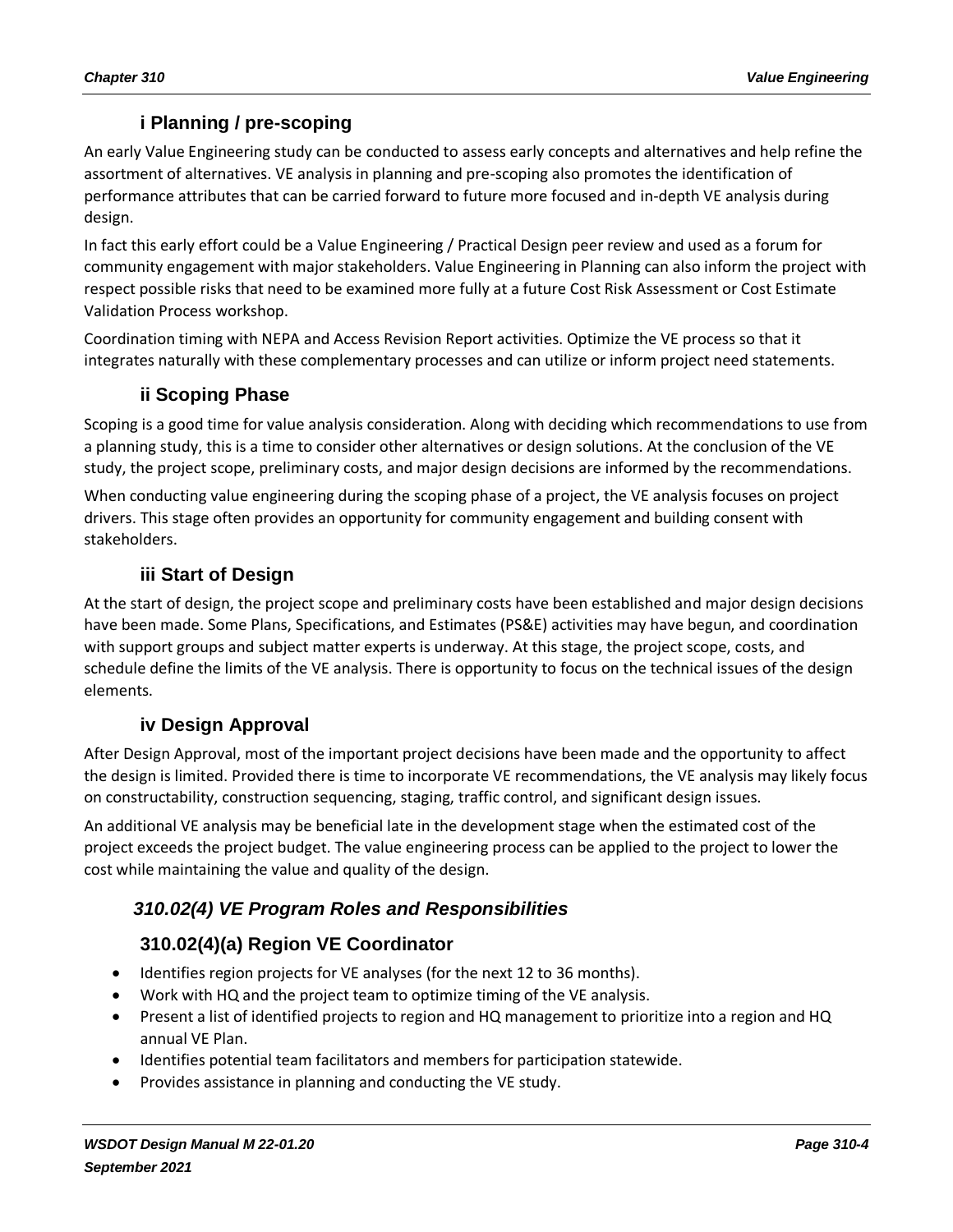#### **310.02(4)(b) State VE Manager**

• Reviews regional VE Plans regarding content and schedule.

#### **310.02(4)(c) State VE Coordinator**

- Incorporates the regional annual VE Plans and the Headquarters Plan to create the Statewide VE Plan.
- Prepares annual VE Report.
- Maintains policy documents for the department.
- Coordinates studies.
- Arranges training for future VE team leaders and members.
- Maintains a statewide list of qualified VE team leaders.

#### **310.02(4)(d) VE Team Leader**

The quality of the VE analysis largely depends on the skills of the VE team leader. This individual guides the team's efforts and is responsible for its actions during the analysis. The VE team leader should be knowledgeable and proficient in transportation design and construction and in the VE analysis process for transportation projects.

The VE team leader's responsibilities include the following:

- Plans, leads, and facilitates the VE study.
- Ensures proper application of a value methodology.
- Follows the Job Plan.
- Guides the team through the activities needed to complete the pre-study, the VE study, and the poststudy stages of a VE study.
- Schedules a pre-workshop meeting with the project team and prepares the agenda for the VE study.
- Team leaders from within WSDOT are encouraged, but not required, to be certified by SAVE International as a Value Methodology Associate or Certified Value Specialist (CVS). Team leadership can be supplied from within the region, from another region, or from Headquarters. A statewide pool of qualified team leaders is maintained by the State VE Coordinator, who works with the Region VE Coordinator to select the team leader.

Consultants who lead VE teams are required to be a current SAVE International Certified Value Specialist.

#### **310.02(4)(e) VE Team Members**

The VE teams are usually composed of six to ten people with diverse expertise relevant to the project under study. The team members may come from regions; Headquarters; other local, state, or federal agencies; or the private sector.

Ideally VE team members should not be directly involved in the planning and development phases of the project. They are selected based on the expertise needed to address major functional areas and critical high-cost issues of the study. All team members must be committed to the time required for the study. It is desirable for team members to have attended Value Methodology Fundamentals 1 training before participating in a VE study.

#### <span id="page-4-0"></span>**310.03 VE Procedure**

The WSDOT VE analysis uses the Seven-Phase Job Plan shown in [Exhibit 310-1.](#page-6-0) A detailed discussion of how each phase is supposed to be conducted can be found in the document, Value Methodology Standard and Body of Knowledge, developed by SAVE International. This document can be downloaded at the SAVE website: [https://cdn.ymaws.com/www.value-eng.org/resource/resmgr/standards\\_documents/vmstd.pdf](https://cdn.ymaws.com/www.value-eng.org/resource/resmgr/standards_documents/vmstd.pdf)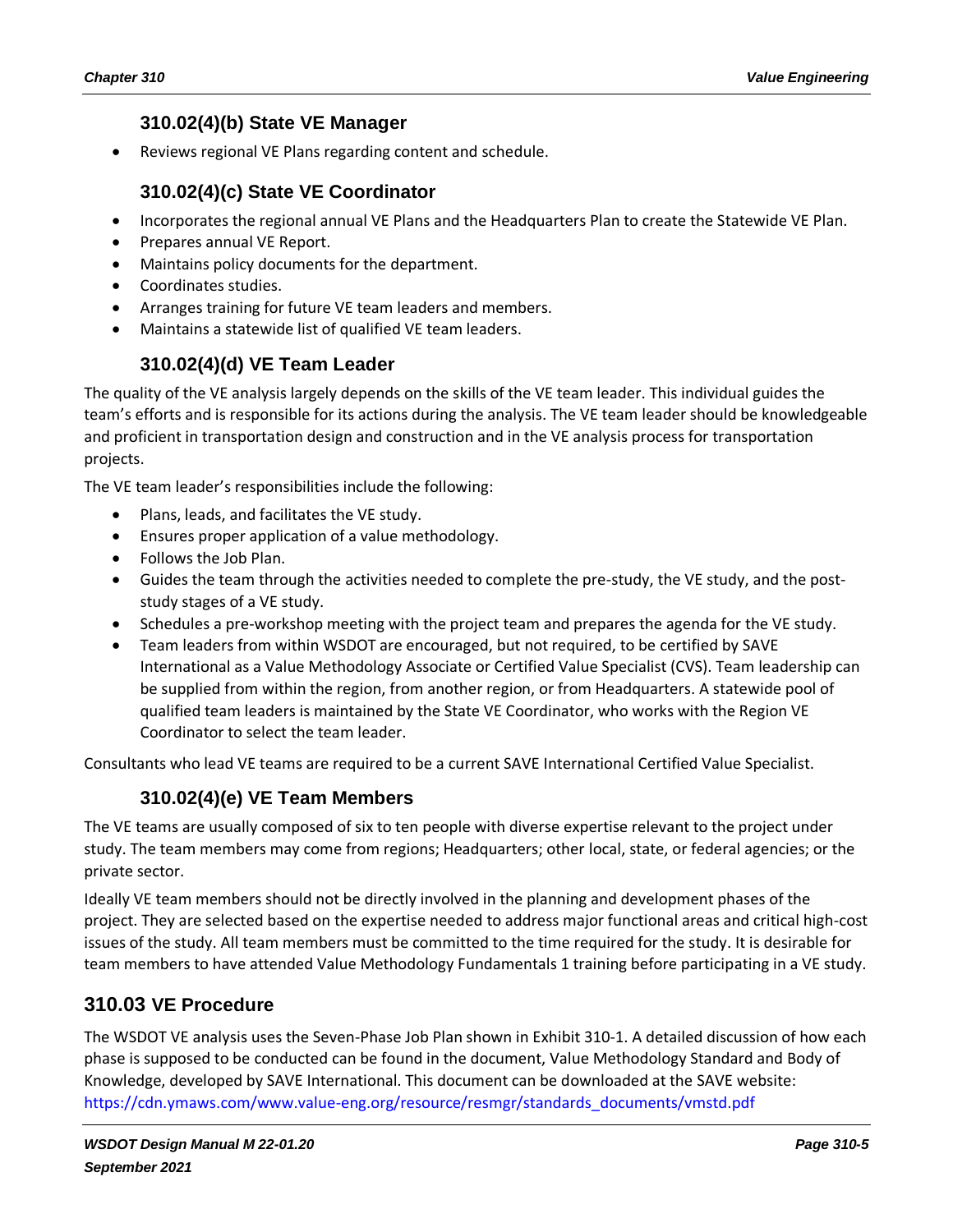### *310.03(1) Pre-Analysis Preparation*

To initiate a VE study, the project manager submits a Request for Value Engineering Study form to the Region VE Coordinator at 10 to 12 weeks before the proposed study date. The form is located on the WSDOT value engineering website: [https://wsdot.wa.gov/engineering-standards/project-management-training/project](https://wsdot.wa.gov/engineering-standards/project-management-training/project-management/value-engineering)[management/value-engineering](https://wsdot.wa.gov/engineering-standards/project-management-training/project-management/value-engineering)

The Region VE Coordinator then works with the State VE Coordinator to determine the team leader and team members for the VE study. Contacts are listed on the WSDOT value engineering website: [https://wsdot.wa.gov/engineering-standards/project-management-training/project-management/value](https://wsdot.wa.gov/engineering-standards/project-management-training/project-management/value-engineering)[engineering](https://wsdot.wa.gov/engineering-standards/project-management-training/project-management/value-engineering)

The design team prepares a study package of project information for each of the team members. (A list of potential items is shown in [Exhibit 310-2\)](#page-7-1). Work with the State VE Coordinator for the best/most concise list of materials to send to the team members. If the package is provided via a network drive or FTP site, make sure the materials are well titled and sorted in a well-titled file structure. The VE team members should receive this information or a link to this information at least one week prior to the study so they have time to review the material.

The region coordinator provides assistance in locating a facility and equipment for the study (see [Exhibit 310-2\)](#page-7-1).

# *310.03(2) VE Analysis Requirements*

The time required to conduct a VE analysis varies with the complexity and size of the project, but typically ranges from three to five days. The VE team leader working with the project manager will determine the best length of time for the study. The VE analysis Final Report includes:

- an executive summary;
- a short description of the VE process;
- a narrative description of project information;
- the background, history, constraints, and controlling decisions;
- a list of VE team members;
- the VE team's focus areas;
- a discussion of the team's creative and evaluation processes; and
- the team's final recommendations.

All of the team's evaluation documentation, including sketches, calculations, analyses, and rationale for recommendations, is included in the Final Report. A copy of the Final Report is to be included in the Project File. A copy of the report is also provided to FHWA for projects on the National Highway System or federal-aid system.

Post-VE analysis activities include:

- The Project Manager and Project team are responsible for:
- Implementation of approved recommendations.
- Documentation of reasons recommendations were not implemented.

#### *310.03(3) Implementation Phase*

As soon as possible, preferably no more than two weeks following the VE analysis, the project manager reviews and evaluates the VE team's recommendation(s). The project manager completes the VE Recommendation Approval form included in the Final Report and returns it to the Statewide VE Manager.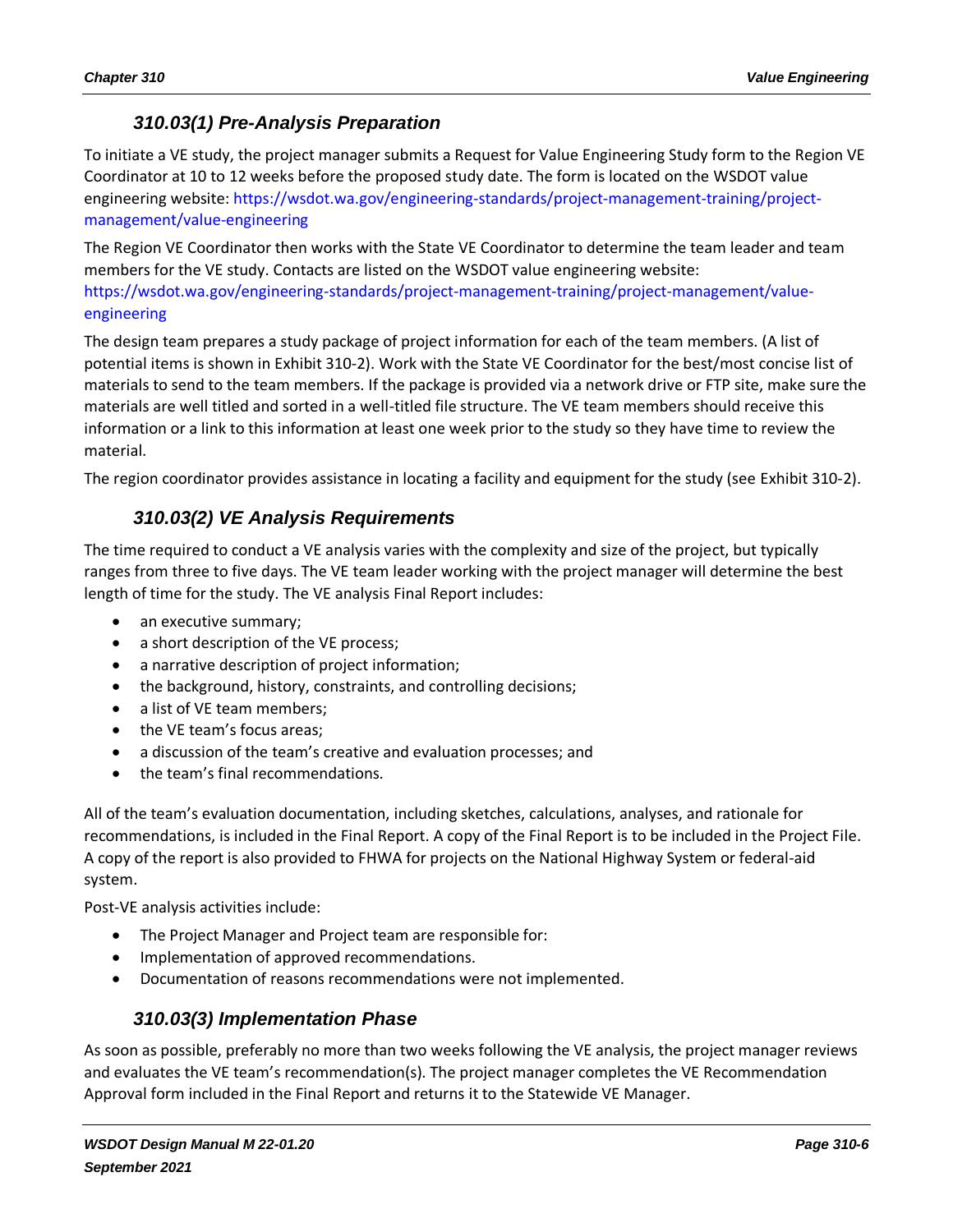Recommendations not approved or modified by the project manager require a brief justification in the VE Recommendation Approval form.

The project manager sends the completed VE Recommendation Approval form to the State VE Manager following receipt of the Final Report and not later than September 1 of each year, whichever comes first, so the results can be included in WSDOT's annual VE Report to FHWA.

| <b>VE Study Phase</b> | <b>Job Plan</b>                                                                                 |  |
|-----------------------|-------------------------------------------------------------------------------------------------|--|
| Pre-study             | Identify projects and needs; schedule prep meeting(s); identify and invite VE workshop team     |  |
|                       | members; obtain and distribute project information to VE team members; project manager          |  |
|                       | reserves meeting venues; develop plan for site visit (virtual or actual)                        |  |
| 1. Information        | Gather project information, including commitments and constraints.                              |  |
|                       | Investigate technical reports and field data                                                    |  |
|                       | Review project management plane and risk management plan                                        |  |
|                       | Develop team focus and objectives                                                               |  |
|                       | Identify and define performance requirements                                                    |  |
| 2. Function           | Analyze the project to understand the required functions.                                       |  |
| Analysis              | Define project functions using active verb/measurable nouns                                     |  |
|                       | Review and analyze functions to determine which need improvement, elimination, or creation to   |  |
|                       | meet project goals                                                                              |  |
| 3. Creative           | Generate ideas on how to accomplish the required functions that improve project performance,    |  |
|                       | enhance quality, and lower costs.                                                               |  |
|                       | Be creative                                                                                     |  |
|                       | Brainstorm alternative proposals and solutions to lower project costs, improve performance, and |  |
|                       | enhance quality                                                                                 |  |
| 4. Evaluation         | Evaluate and select feasible ideas for development.                                             |  |
|                       | Analyze design alternatives, technical processes, and life cycle costs                          |  |
| 5. Development        | Develop selected alternative ideas into recommendations.                                        |  |
|                       | Develop technical and economic supporting data to prove the benefits and feasibility of the     |  |
|                       | desirable concepts                                                                              |  |
|                       | Develop team recommendations (long-term and interim)                                            |  |
| 6. Presentation       | Present the VE recommendation to the project stakeholders.                                      |  |
|                       | Present the VE recommendation to the project team and region management in an oral              |  |
|                       | presentation                                                                                    |  |
|                       | Provide a written report                                                                        |  |
| 7. Implementation     | The decision to implement or not implement recommendations is documented in the signed VE       |  |
|                       | Recommendation Approval form. The Project Manager implements approved recommendations.          |  |

#### <span id="page-6-0"></span>**Exhibit 310-1 Job Plan for VE Studies**

Note: Phases 1–6 are performed during the study; see Value Standard and Body of Knowledge for procedures during these steps.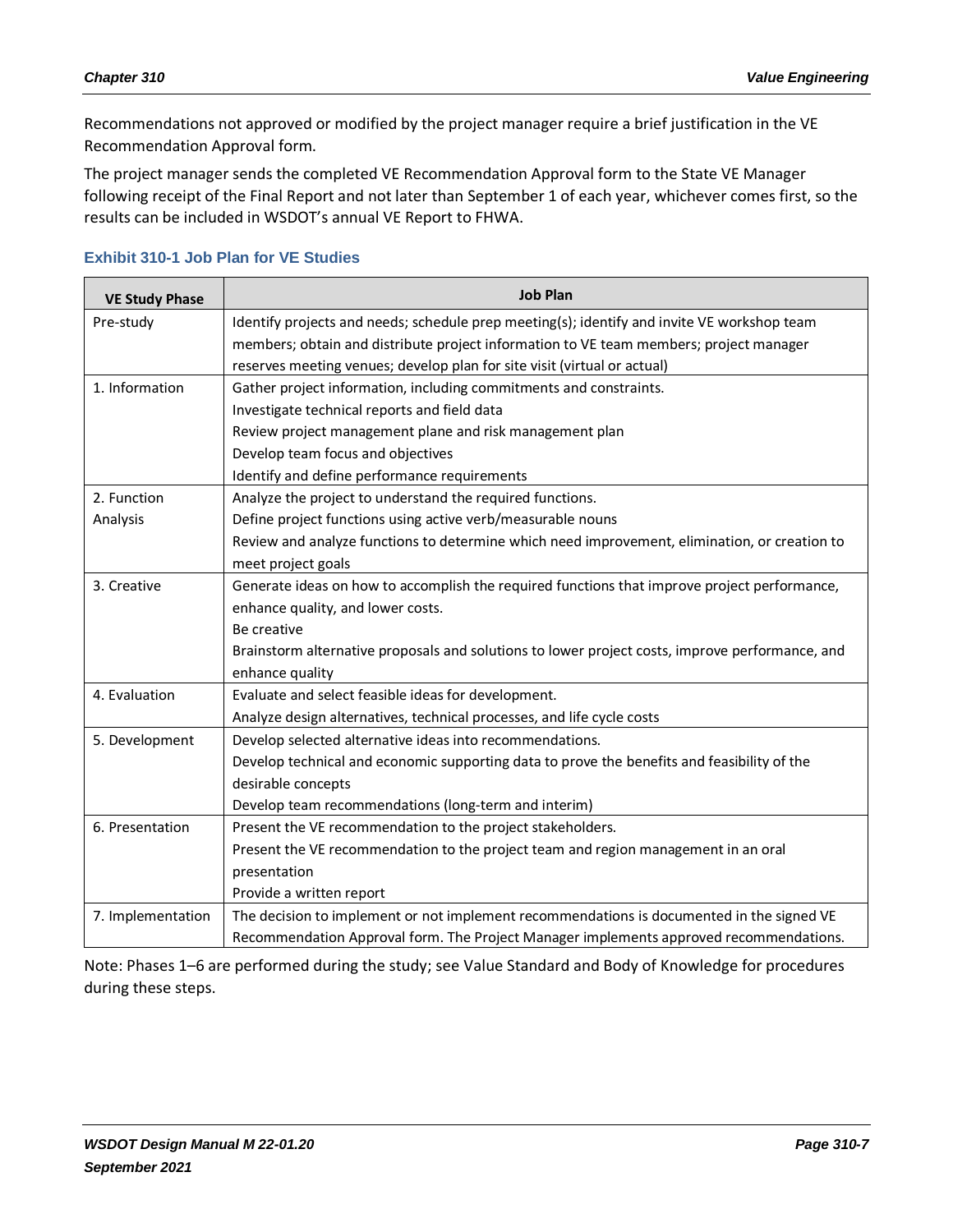#### <span id="page-7-1"></span>**Exhibit 310-2 VE Analysis Team Tools**

| Project-Related Input* and Design Resources (Study Package) |                                            |  |  |
|-------------------------------------------------------------|--------------------------------------------|--|--|
| Project Management Plan                                     | Cultural resources / Archeological surveys |  |  |
| Vicinity map                                                | <b>Basis Of Estimate</b>                   |  |  |
| Aerial photos                                               | Estimates                                  |  |  |
| Large-scale aerial photographs                              | <b>Risk Assessments</b>                    |  |  |
| Pertinent maps - Land use, contours, quadrant, etc.         | Geotechnical reports                       |  |  |
| Speed study data                                            | <b>Hydraulic Report</b>                    |  |  |
| Vehicle volumes                                             | Plan sheets                                |  |  |
| <b>Bicyclist volumes</b>                                    | Quantities                                 |  |  |
| Pedestrian volumes                                          | Right of way plans                         |  |  |
| Crash data with collision analysis                          | Bridge List/Bridge condition report        |  |  |
| Transit data                                                | Design Manual                              |  |  |
| Existing as-built plans                                     | <b>Field Formulas and Field Tables</b>     |  |  |
| Design file                                                 | <b>Standard Plans</b>                      |  |  |
| Cross sections and profiles                                 | <b>Standard Specifications</b>             |  |  |
| <b>Environmental documents Environmental</b>                |                                            |  |  |
| constraints, and commitments                                | State Highway Log / Roadway data           |  |  |
| <b>Utility Locations</b>                                    | Other manuals as needed                    |  |  |

| <b>Study-Related Facilities and Equipment</b>                                         |  |  |
|---------------------------------------------------------------------------------------|--|--|
| <b>AASHTO Green Book</b>                                                              |  |  |
| Calculators                                                                           |  |  |
| Computer (with network if available) / projector                                      |  |  |
| Easel(s) and easel paper pads                                                         |  |  |
| Marking pens                                                                          |  |  |
| Pencils and erasers                                                                   |  |  |
| Masking and clear tape                                                                |  |  |
| Power strip(s) and extension cords                                                    |  |  |
| Room with a large table and adequate space for the team                               |  |  |
| Scales, straight edges, and curves                                                    |  |  |
| Vehicle or vehicles with adequate seating to transport the VE team for a site visit** |  |  |

\*Not all information may be available. Work with your Region VE Coordinator or the State VE Coordinator to verify that all needed information is available.

\*\*If a site visit is not possible, perform a "virtual" tour of the project.

#### <span id="page-7-0"></span>**310.04 Value Engineering Job Plan**

The VE process is comprised of a 6-step Job Plan. FHWA adds a "7th" step known as implementation. [Exhibit](#page-8-2)  [310-3](#page-8-2) depicts the process for Value Engineering. An interactive version of this exhibit is available at:

[www.wsdot.wa.gov/publications/fulltext/CEVP/VE\\_JobPlan.pdf](http://www.wsdot.wa.gov/publications/fulltext/CEVP/VE_JobPlan.pdf)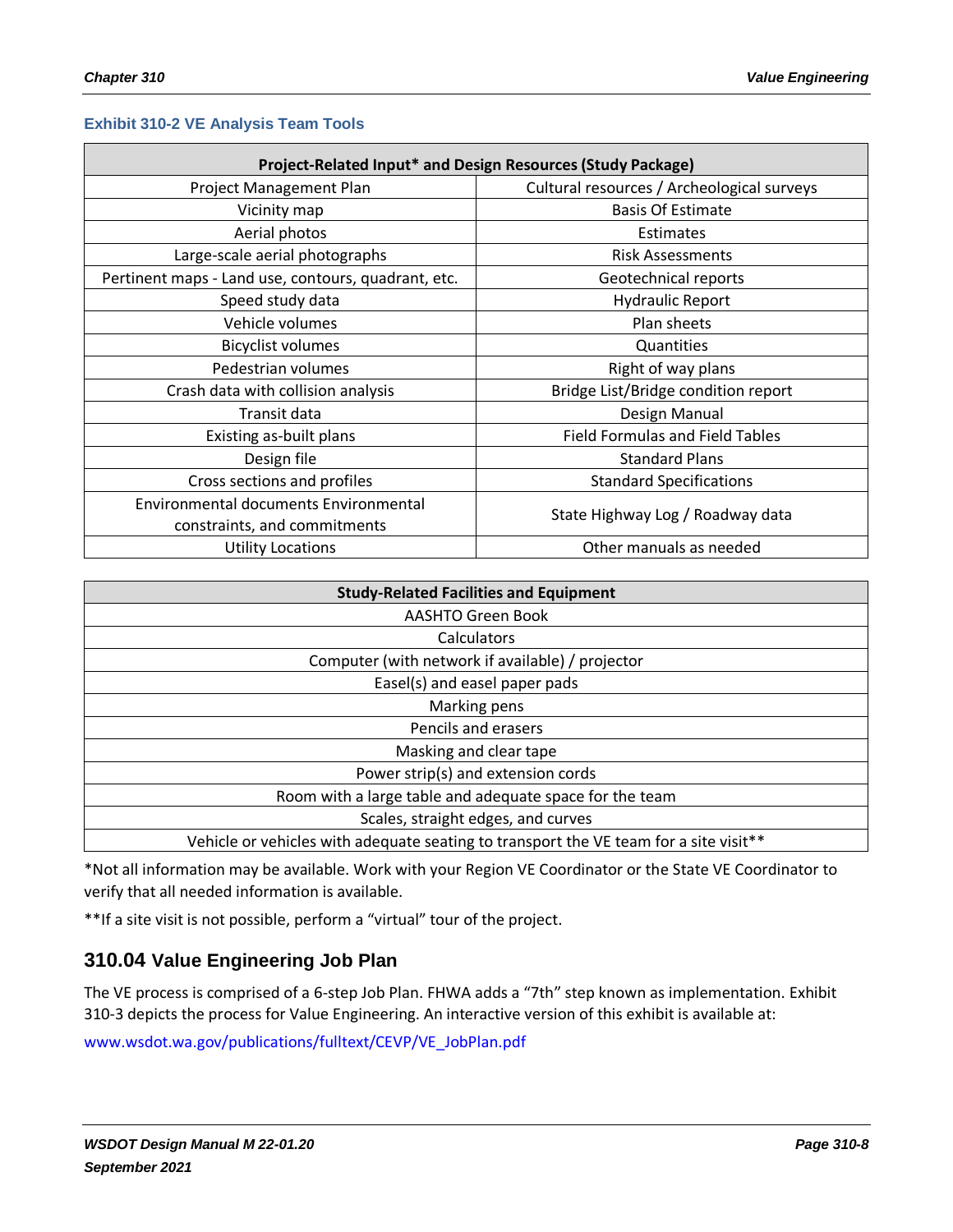#### <span id="page-8-2"></span>**Exhibit 310-3 Value Engineering Job Plan**



#### <span id="page-8-0"></span>**310.05 Project Management Accountability**

Project Managers are required to make a determination for each VE recommendation. To that end, project managers, in consultation with their project teams, support staff, other management support, and subject matter experts, decide the action to be taken for each recommendation.

#### <span id="page-8-1"></span>**310.06 Documentation**

Refer to Chapter 300 for design documentation requirements.

The following value engineering documentation is required to be included in:

- Project File Value Engineering Final Report with the signed VE Recommendation Approval Form
- Design Approval Design Documentation Package for Approval the Value Engineering Recommendation Approval Form